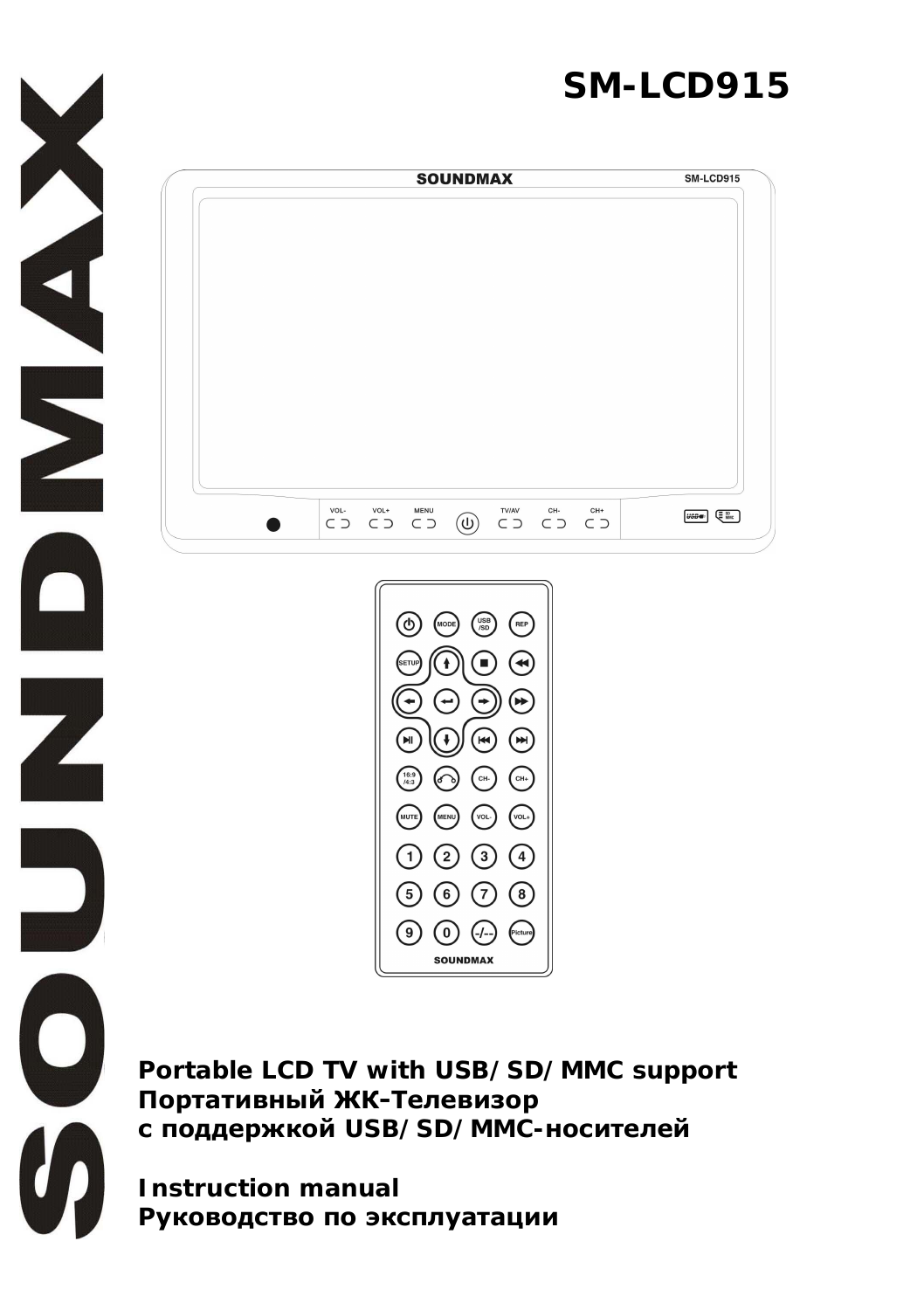#### Dear customer!

Thank you for purchasing our product. Please read this manual carefully before connecting, operating and adjusting the unit, so you will know how to operate this unit properly and safely. Keep the manual for reference in the future.

### Contents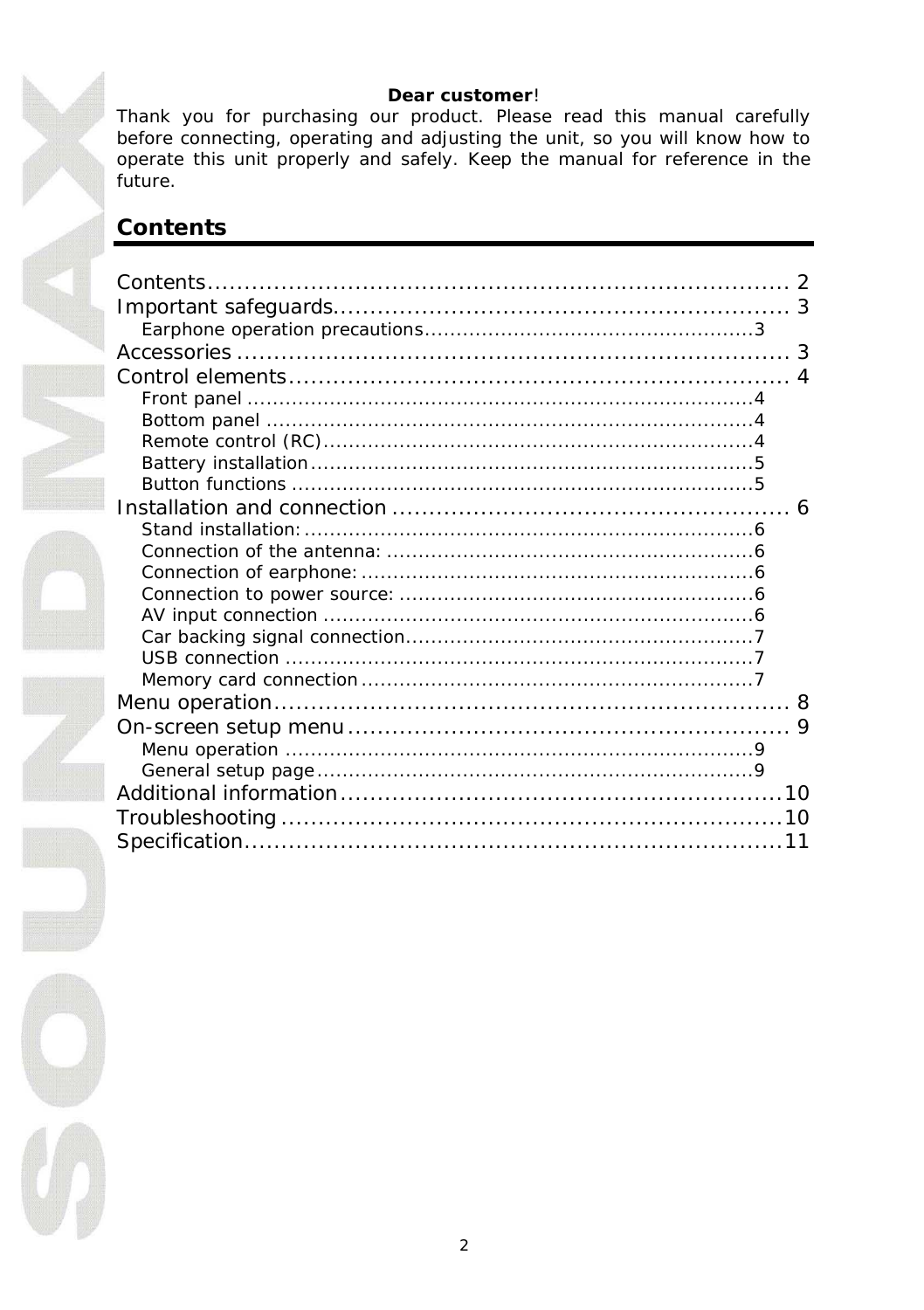- Never attempt your own maintenance. If something appears str[ange,](http://www.abbyy.com/buy) please turn the TV off and consult your TV dealer. The TV is composed of many delicate electronic components that can be damaged or broken if you open the TV or attempt to modify it.
- Do not expose the TV to high humidity, dust, steam, oil, smoke, direct sunlight etc.
- Do not use thinners or other chemical reagent. Wipe the TV off with a soft cloth if it gets dirty.
- Do not leave the TV in excessively hot or cold places. Permissible storage temperatures are within the range of  $-20^{\circ}$ C to  $+60^{\circ}$ C. Permissible operation temperatures are within the range of  $0^{\circ}$ C to +40°C.
- Only use specified adaptors and power sources.
- Turn power OFF when not in use and unplug the adaptor.
- Avoid dropping and strong impact.
- For your safety, the driver should not watch TV or operate the controls while driving.
- Please note that watching and operating the TV while driving are prohibited by law in some countries.
- That don't mean the TV is broken with some light or dark color dots on the LCD, it's a popular condition with the TFT-LCD technology.

**Earphone operation precautions**

- x Please don't tune your headphone/earphone to a too high volume; otherwise it may lead inconvenience and danger to yourself and other people.
- For open-designed earphone, to avoid influencing your periphery, please tune down the volume.
- It is recommended to never use the earphone continuously for a long time.

**Note:** SM-LCD915 is a portable TV-receiver capable of playing audio, video and photo files from SD and USB. Maximum supported volume is 8 Gb. For handy use and navigation in folders and files, the unit supports Russian characters.

### **Accessories**

Reverse cable **Remote** Controller Antenna Stand Earphone **Instruction manual** Car power adapter **Warranty card** 

LCD TV<br>
A/V cable<br>
A/V cable<br>
A/V cable Driver CD disc MiniUSB-USB cable Consumer Information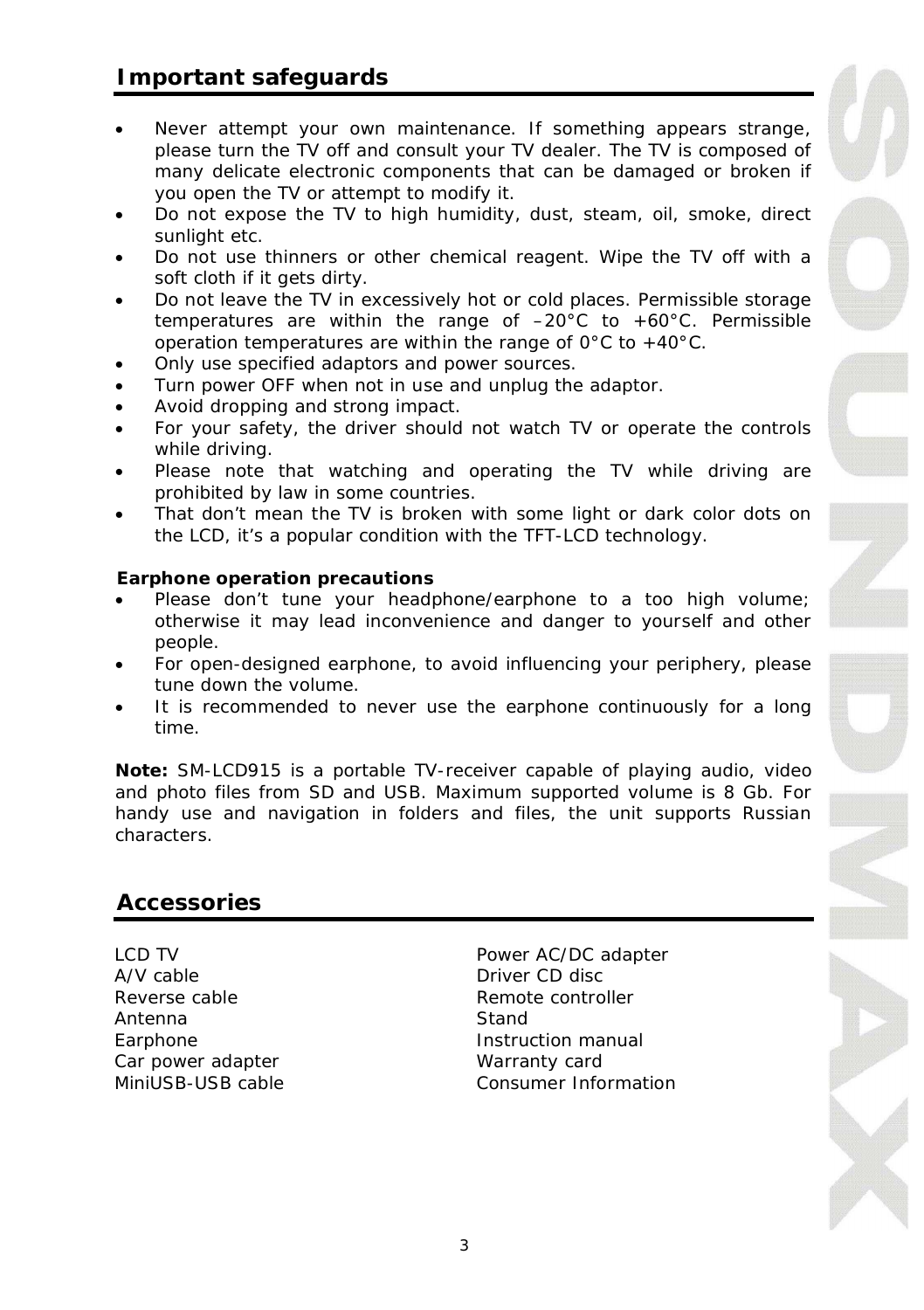### **[Con](http://www.abbyy.com/buy)trol elements**

### **Front panel**

- 1. IR sensor
- 2. VOL+/VOL- buttons
- 3. MENU button
- 4. POWER button
- 5. TV/AV button
- 6. CH+/CH- buttons
- 7. Display

**Not indicated:** Antenna in (back panel)



### **Bottom panel**

- 1. USB port
- 2. SD/MMC card slot
- 3. AV control socket
- 4. AV in jack
- 5. Earphone jack
- 6. Power jack

#### $\overline{\circ\circ\circ}$ ℼ ł ぅ  $3456$

**Remote control (RC)**

- 1. MODE button
- 2. POWER button
- 3. SETUP button
- 4. Cursor buttons/ENTER button
- 5. PLAY/PAUSE button
- 6. RETURN button
- 7. 16:9/4:3 button
- 8. MUTE button
- 9. MENU button
- 10.Digit buttons
- 11. USB/SD button
- 12.REP button
- 13.STOP button
- 14.REWIND/F.FORWARD buttons
- 15. PREVIOUS/NEXT buttons
- 16.CH-/CH+ buttons
- 17.VOL-/VOL+ buttons
- 18. PICTURE button

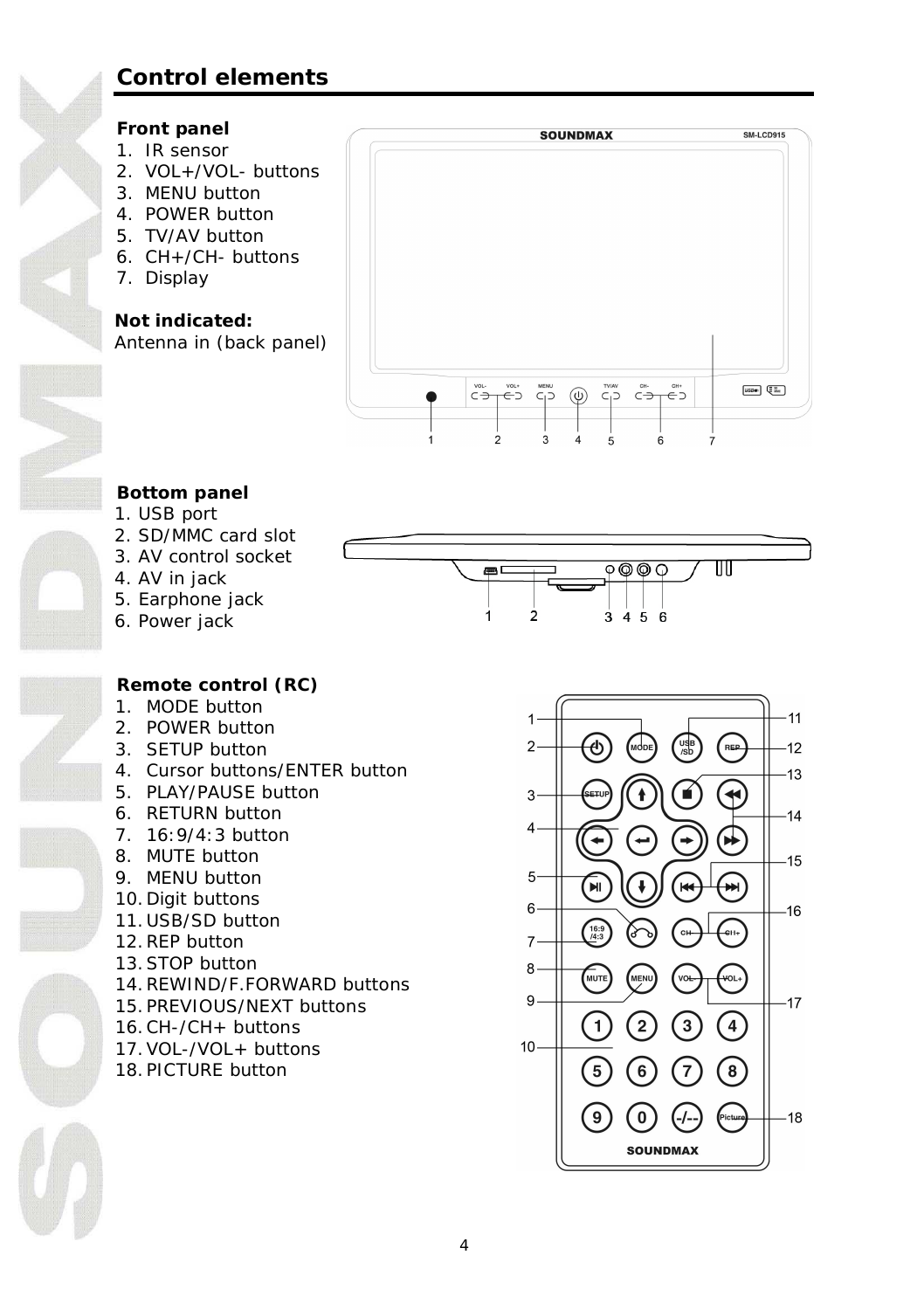**[Cauti](http://www.abbyy.com/buy)on:**

- 1. Please align the RC with the infrared-receiving window on TV [set in](http://www.abbyy.com/buy) operation.
- 2. Never squeeze, drop, wet or disassembly the RC.
- 3. Never press any button continuously and swiftly. Operation interval is at least 2 seconds.

#### **Battery installation**

Insert the battery according to the picture above, observing the correct polarities  $(+)$  and  $(-)$ . Use one Cr2025 size battery. If the RC fails to work even operated near the unit, replace the battery. Do not use rechargeable batteries. Remove the battery when the RC will not be in use for a long time.



#### **Button functions**

POWER button: Press this button to turn on or off the unit.

MENU button: Press this button to display the on-screen menu.

AV/TV button: Press this button to switch between video sources.

MUTE button: Press this button, sound disappears; press it again or press VOL+/VOL- buttons to resume a normal sound. When sound is muted, a corresponding symbol appears on the display.

VOL-/VOL+ buttons: Press VOL- button, the volume of TV set decreases. Press VOL+ button, the volume of TV set increases.

CH+/CH- buttons: Press CH+ button, the number of TV channel increases. Press CH- button, the number of TV channel decreases.

Number buttons: When the channel is a one-digit figure, just press the corresponding number button. If the channel is a two-digit figure, you should press <-/--> button first to show "- -" on the display before further pressing the corresponding number buttons.

MODE button: Press this button to select source: TV/AV/SD/USB.

REP button: While playing a file from USB/memory card, press to select a playback repeat mode.

USB/SD button: Press this button to select USB or memory card, when both are connected to the unit (preferentially the memory card will be played by the unit).

REWIND/F.FORWARD buttons: While playing a file from USB/memory card, press to select fast forward or reverse playback speed:  $X2 = > X4 = > X8 = >$  $X16 = > X32 = >$  normal.

STOP button: While playing a file from USB/memory card, press to stop playback.

SETUP button: Press to enter setup menu.

ENTER button: Press to confirm selected options.

PREVIOUS/NEXT buttons: While playing a file from USB/memory card, press to select previous or next file.

PLAY/PAUSE button: While playing a file from USB/memory card, press to pause or resume playback.

RETURN button: While navigating folders and files, press to go back to the main menu.

16:9/4:3 button: Press to select picture display format.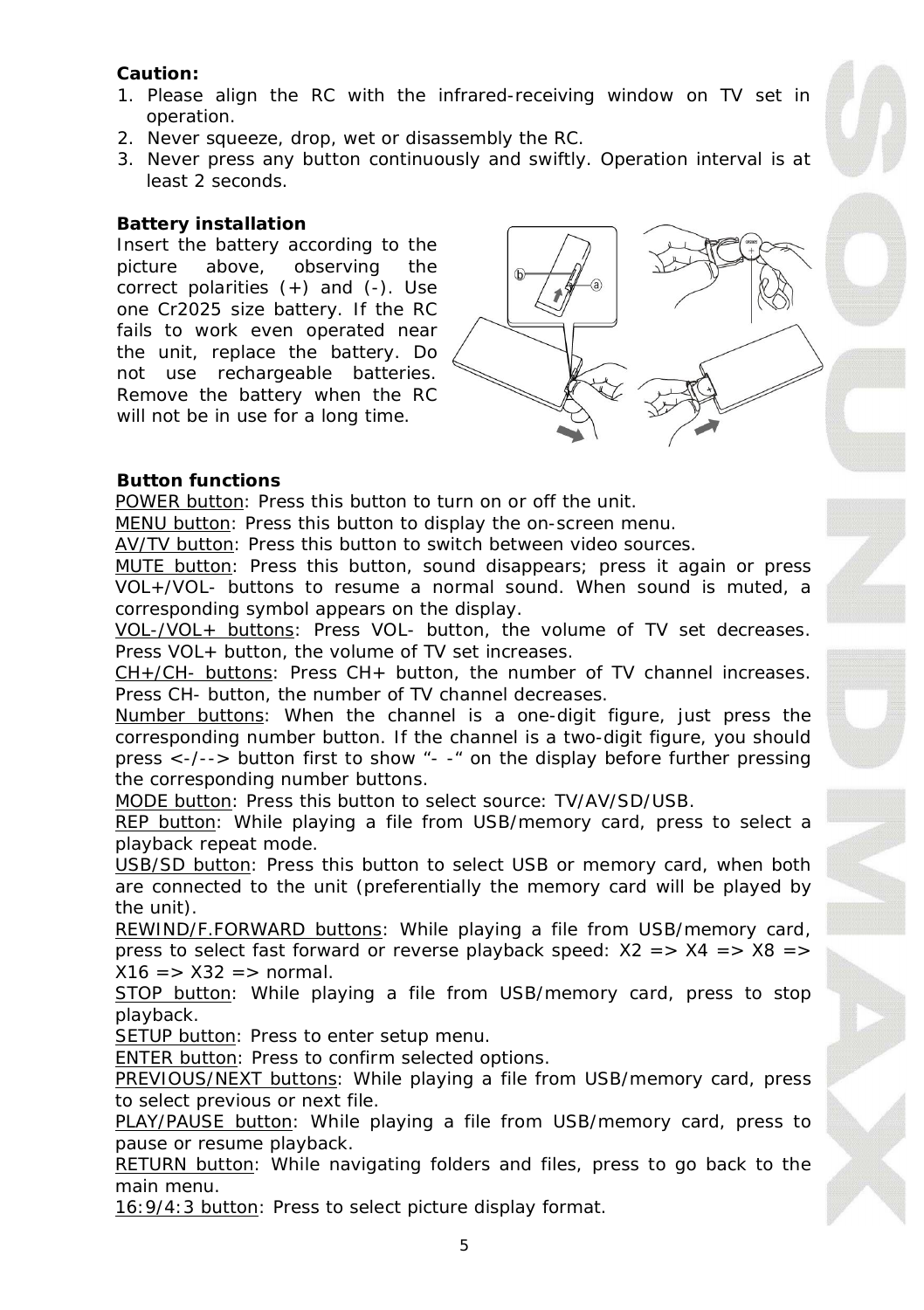PICTURE button: Press to select picture mode Standard/Bright/Soft/ Gorgeous.

[Curso](http://www.abbyy.com/buy)r buttons (UP/DOWN/LEFT/RIGHT): Press to navigate in various [menus.](http://www.abbyy.com/buy) While playing a picture file from USB/memory card, press to rotate the picture.

### **Installation and connection**

**Stand installation:**

- Release the metal washer on the top of the bracket but do not separate it from the bracket.
- x Insert the metal washer with the bracket into a hollow at the back of the unit and move the bracket up to a suitable height.
- Tighten the front screw up on the bracket to fix the stand with the unit.
- Control the screen angle with the lateral screw.
- Screw the stand to the bracket.

#### **Connection of the antenna:**

Plug the antenna into the Antenna in slot situated on the rear panel of the unit.

#### **Connection of earphone:**

Connect the headphone to the earphone jack for private listening. The speakers will not operate when headphones are connected.

#### **Connection to power source:**

Connect one round end of attached AC/DC adaptor or car adaptor to the power source input socket and the other end to the wall outlet at the suitable voltage. When in house, use the AC/DC adaptor; for car use, connect with the car adaptor (adaptors included should be only used). Press POWER button to turn on the unit.

#### **AV input connection**

Connect the AV cable as showed in the picture below. After connection, switch the unit to the AV mode.

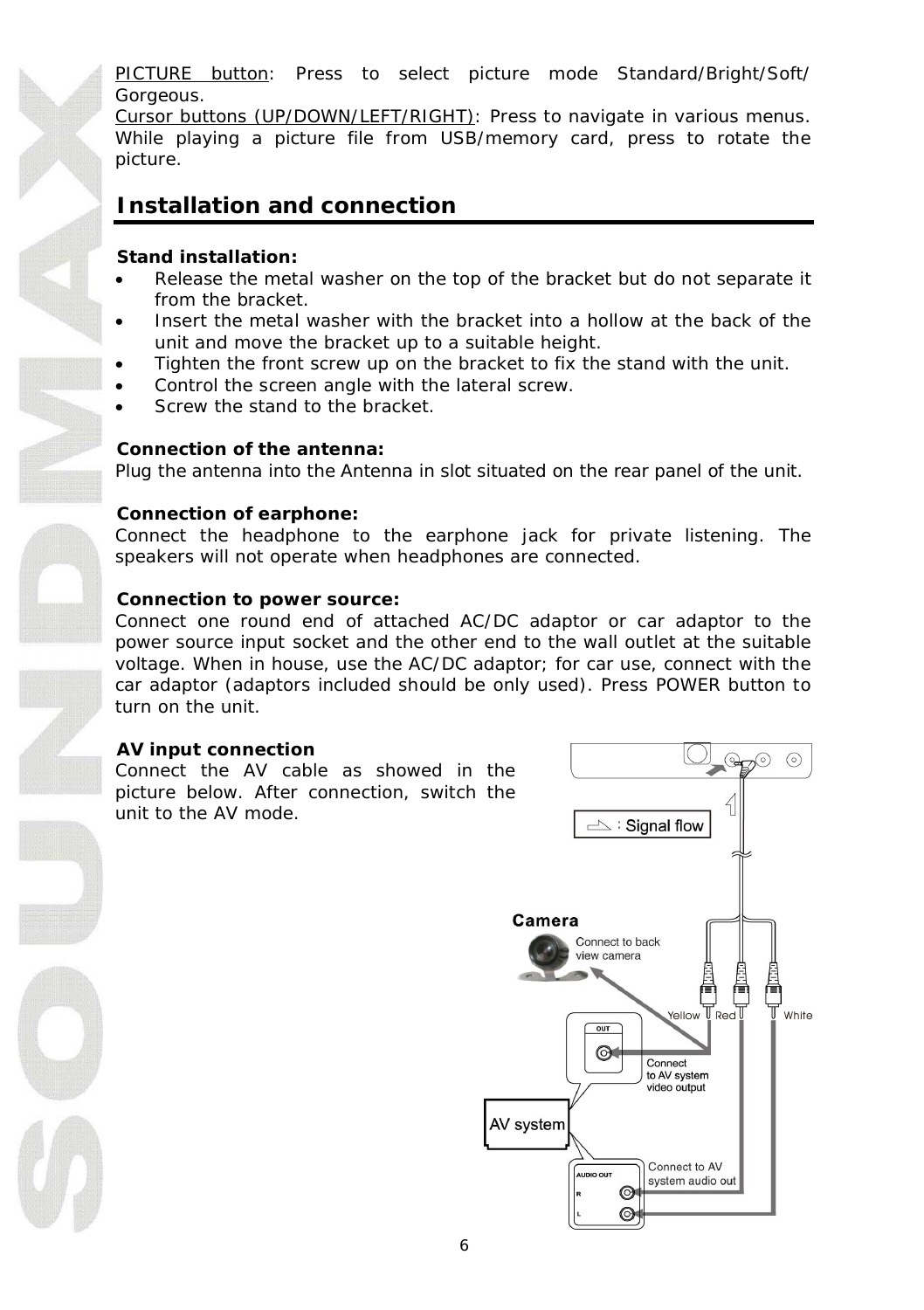#### **Car backing signal connection**

[Using](http://www.abbyy.com/buy) the control wire included, connect the AV switch control socket to car backing. When backing, the unit will automatically switch to AV mode; so, if a rear view camera is connected to the unit, the display will show the pict[ure of](http://www.abbyy.com/buy) behind the vehicle.

#### **USB connection**

Connect the included MiniUSB-USB cable to the USB slot of the unit. Then connect a USB to the other end of the cable. The display will show a menu of contents, from which you can select files for playback. To disconnect the USB, just pull it out from the cable.

#### **Memory card connection**

Insert an SD/MMC memory card into the slot in the bottom of the unit (observe the correct direction). The display will show a menu of contents, from which you can select files for playback. To disconnect the memory card, just pull it out from the slot.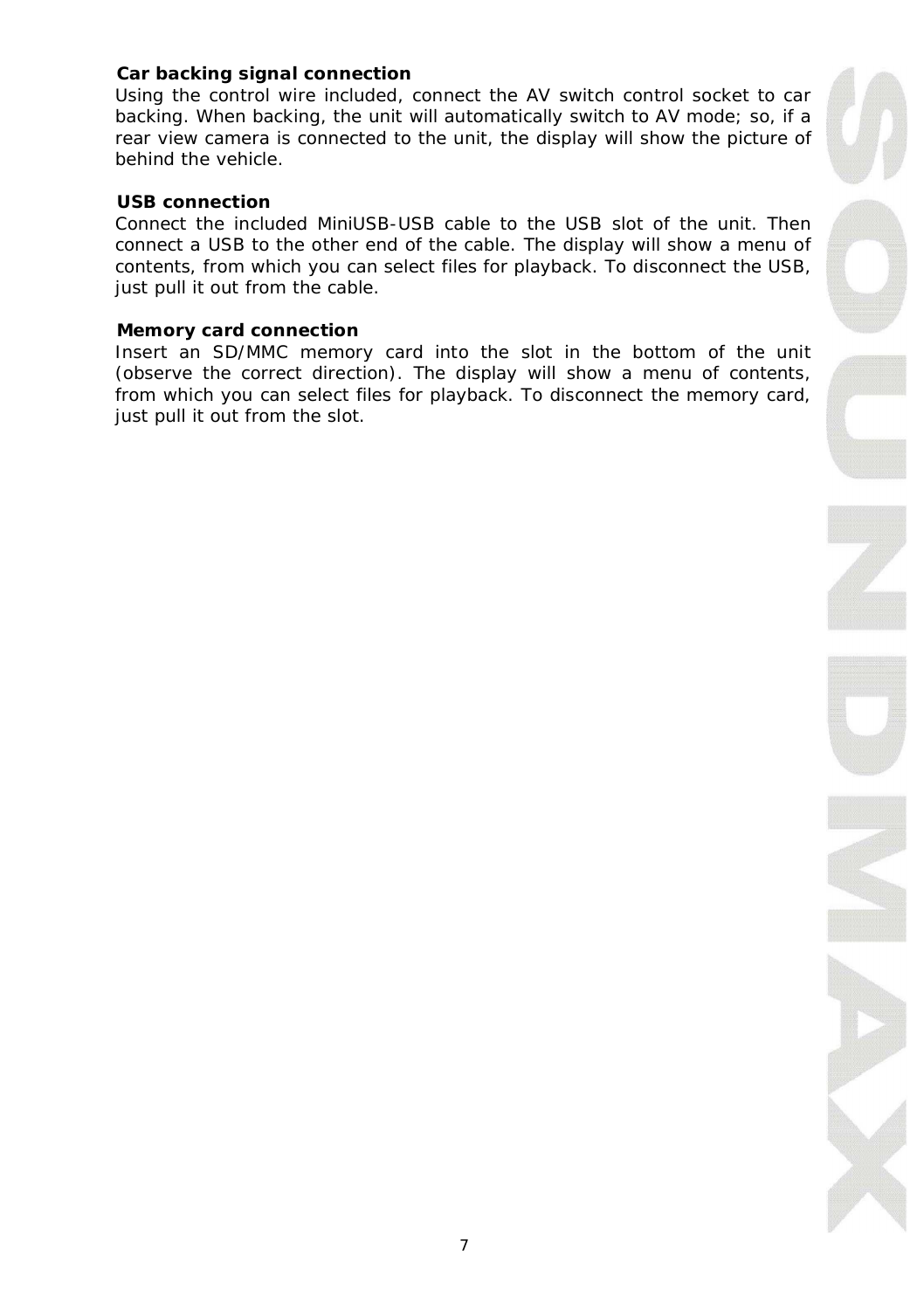### **[Men](http://www.abbyy.com/buy)u operation**

### AV Mode/USB mode

Press MENU button to access setting menu for picture, audio, fu[nction,](http://www.abbyy.com/buy) system and clock.

Press CH+/CH- buttons to choose the parameter you need to adjust. Then press VOL+/VOL- buttons to adjust the parameter.



**Notes:**

PICTURE: **Bright, Contrast, Color** are to adjust corresponding parameters. AUDIO: **VOLUME** is for adjusting the sound volume level.

FUNCTION: **Sleep** is for choosing the period (in minutes) until the automatic turning off: Signal is for selecting AV or TV signal:  $\langle \hat{\ } \rangle$  is for changing vertical position of the image; **Zoom** is for changing the screen size; **Language** is for selecting the on-screen menu language.

### TV Mode

Press MENU button to access setting menu for picture, audio, function, system, preset and clock. Press CH+/CH- buttons to choose the parameter you need to adjust. Then press VOL+/VOL- buttons to adjust the parameter.



TV: **Auto-search** is for automatic search of channels; **Search** is for manual search of channels; **S-color** is for selecting the color system; **S-sys** is for selecting the sound system; **Fine** is for fine adjustment of a channel; **Skip** is for defining a channel to be skipped while selecting channels.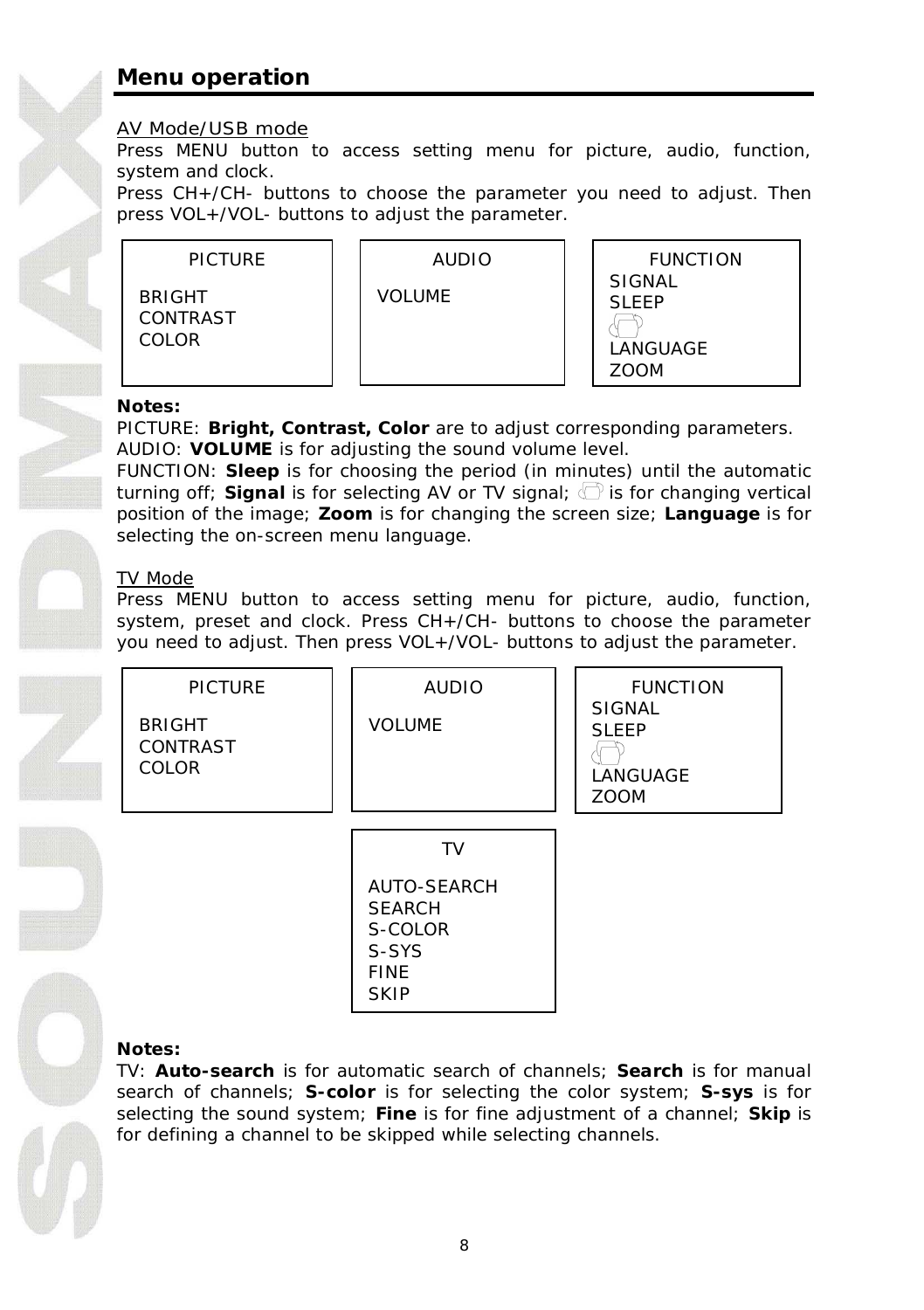**Menu operation**

When a file from USB/SD/MMC is being played, press SETUP button to [enter](http://www.abbyy.com/buy) the on-screen setup menu.

Press UP/DOWN cursor buttons to go to parameter list and to select the needed parameter. Press RIGHT cursor button to go to option list for each parameter. Select the needed option with UP/DOWN cursor buttons. Press ENTER button to confirm. Press LEFT cursor button to go back to parameter list. To exit the menu, press SETUP button again.

**General setup page**

**TV Display** 

Normal/LB: The wide-screen image is shown on the full screen, but some part is cut off.

Wide: The wide-screen image is shown and black bars appear on the top and bottom of screen.

General Setup Page

TV Display **Quality** OSD Lang Audio Subtitle Default

Wide squeeze: The picture is squeezed.

**Quality** 

You can adjust sharpness (high/medium/low), brightness, contrast, gamma (high/medium/low/none), hue and saturation.

OSD Language

Select on-screen display language.

x Audio

Select audio language (if the file contains multi-language audio).

**Subtitles** 

Select subtitle language (if the file contains multi-language subtitles).

**Default** 

Restore the initial factory settings. The default language is English.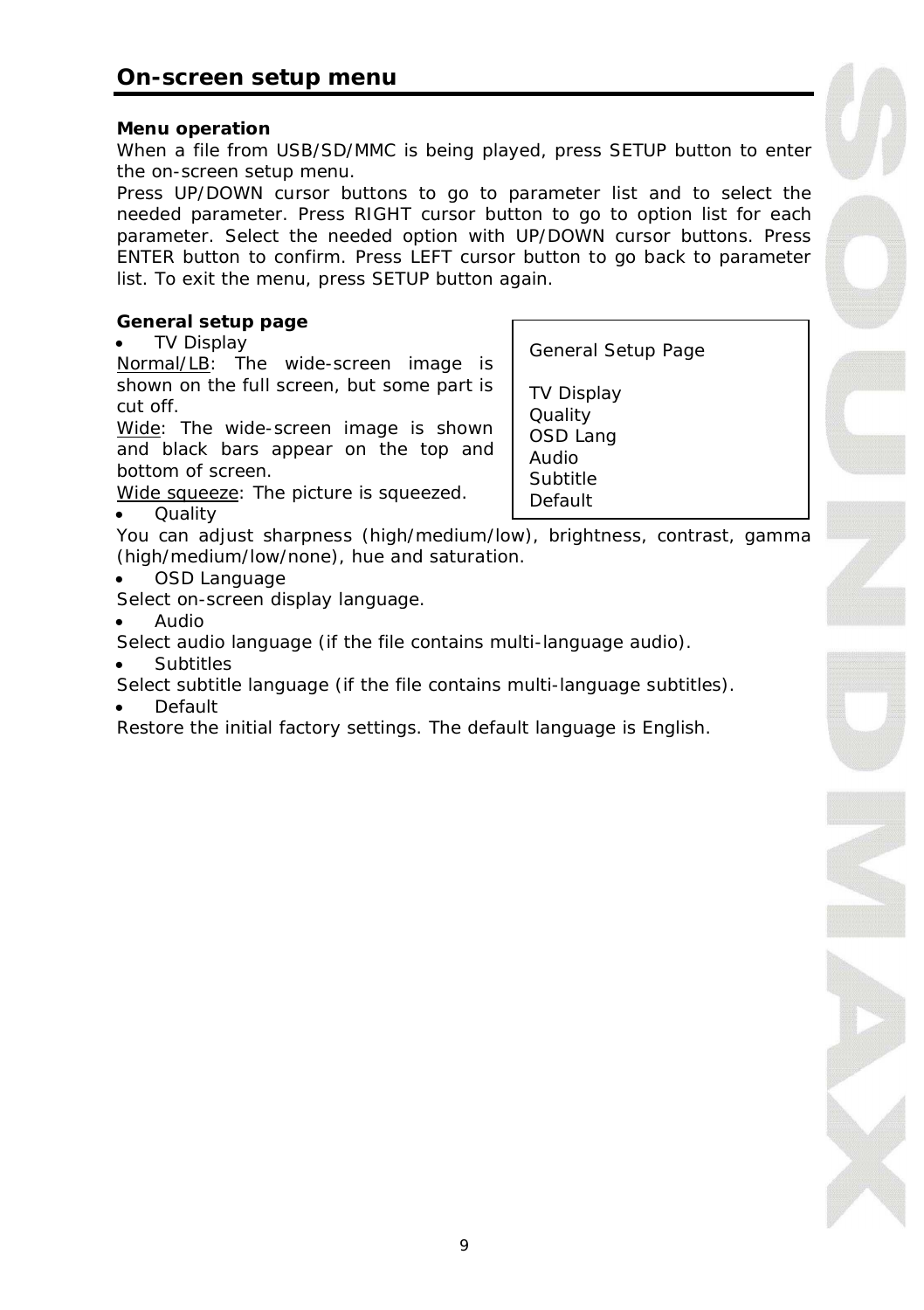## **[Add](http://www.abbyy.com/buy)itional information**

- The accessories include a CD with file samples supported by th[e unit](http://www.abbyy.com/buy) (Video/Audio/Picture folders). Besides, VIDEO CONVERSION folder contains a typical program for converting various video files into format supported by the unit. The program installation is standard for PCs working under Windows operation system.
- Converting video files is subject to following essential conditions. File and folder names should not contain Russian letters. Converting will be unavailable even if the file address contains Cyrillic letters, e.g: C\My Documents\2009\Фильмы\Honeymoon. Afterwards, upon completion of converting, you can change names with the use of Russian letters; such names will be displayed correctly.
- Total file or folder name does not exceed 15 characters.
- For photo files: when playing photo files, the unit will automatically adapt them to its ratio (16:9). In so doing, the photo will possibly not take the whole area of the display.
- The unit has last memory function for audio and video files played from SD and USB. When source modes are changed (e.g., vide, then TV and back to video playback), the unit will start playback from the moment when the change was made. Last memory function is only available when the unit is on. If you turn off the unit, even for a short time, (e.g. engine start-up), SD/USB playback will start from the beginning.
- x Manufacturer guarantees regular playback of licensed discs only. Some AVI files cannot be played due to their parameters and recording conditions. Video files more than 2 Gb having AVI extension can be played partially.

### **Troubleshooting**

The following occurrences do not indicate that the television is faulty. Before you request repair, follow the listed methods to check the device.

| Occurrences      | Possible reasons                                         |
|------------------|----------------------------------------------------------|
| No picture and   | AC adapter or automobile adapter is not properly         |
| sound            | connected. Uncertified power is being used.              |
|                  | Power switch is off. TV/AV is not properly chosen.       |
| No picture       | Check to see if the channels are selected correctly.     |
|                  | Readjust automatic channel tuning.                       |
| No sound         | Check to see if the audio volume is off or audio system  |
|                  | is improperly set and the earphone is inserted. Poor     |
|                  | signal or the sound elimination function is on. Audio    |
|                  | system is not properly chosen.                           |
| Poor reception   | Antenna is incorrectly adjusted and the channel is       |
|                  | tuned incorrectly.                                       |
| Dark picture     | Check that the brightness and contrast are set correctly |
| Vague picture or | Check that the antenna is correctly adjusted. Snowflake  |
| unstable picture | interference is possibly affected electric wave          |
|                  | interference from vehicle motors, trains, high-voltage   |
|                  | power wired or neon lights.                              |
| No color         | Check that the color and the color system are adjusted   |
|                  | correctly.                                               |
| Remote control   | Check to see that whether batteries are exhausted and    |
| doesn't work     | strong sunshine's on the receiver.                       |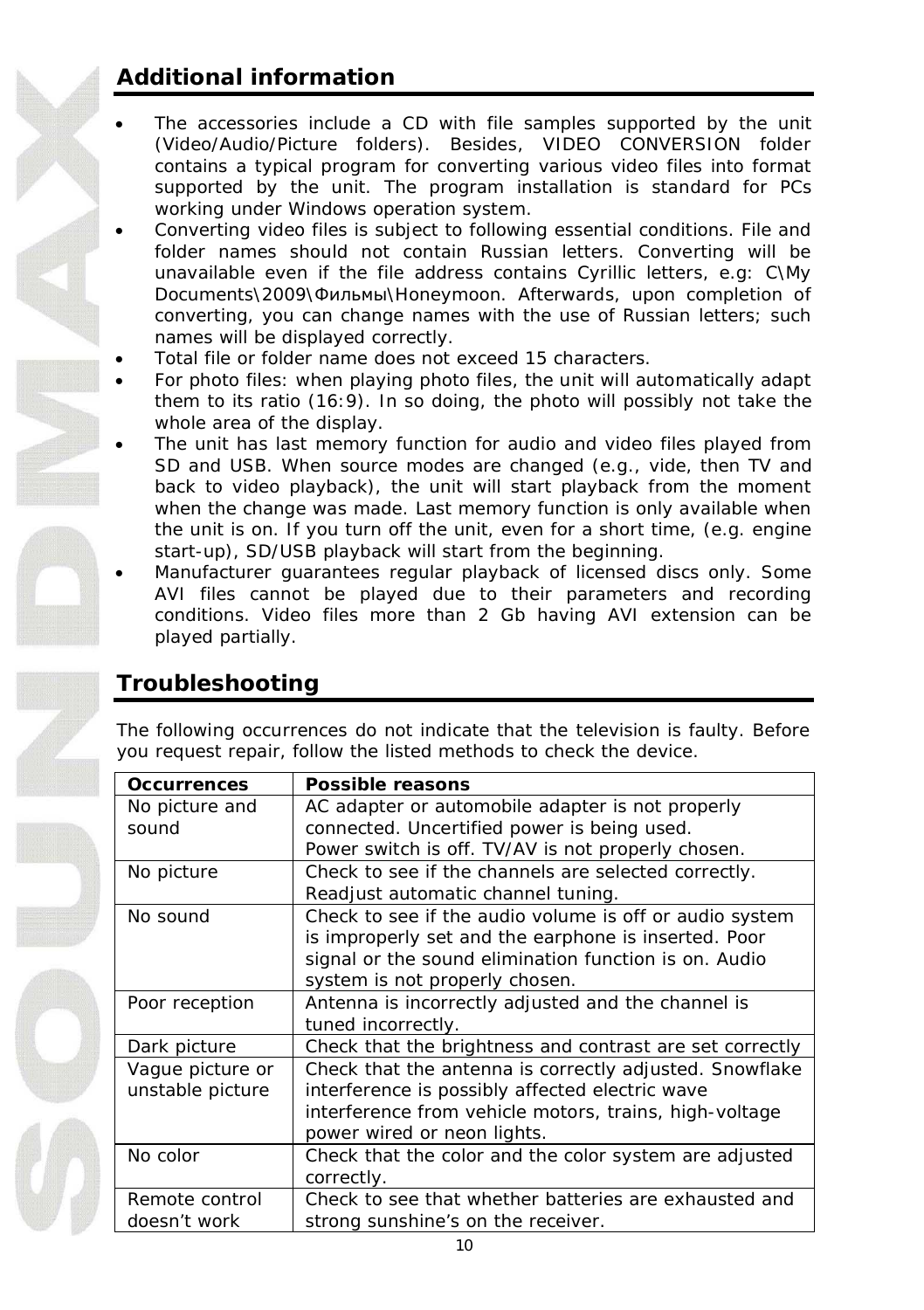### **[Spec](http://www.abbyy.com/buy)ification**

| Product name:        | 9" TFT LCD color TV              |
|----------------------|----------------------------------|
| Aspect ratio:        | 16:9/4:3                         |
| Color system:        | PAL/SECAM/NTSC                   |
| Resolution:          | 640 (H) x 234 (V)                |
| Brightness:          | 300 cd/m <sup>2</sup>            |
| Contrast:            | 300:1                            |
| Supported formats:   | MP3, AVI, JPEG, MPEG4 (DivX)     |
| Supported storages:  | USB/SD/MMC                       |
| Memory positions:    | 128                              |
| View Angle:          | 120 (V), 120 (H)                 |
| Connectors:          | Audio/video input, Earphone jack |
| Power supply:        | 12 V, AC/DC adaptor; car adaptor |
| Power consumption:   | 600 mA                           |
| External dimensions: | W 230 mm x H 140 mm x D 19 mm    |
| Weight:              | $~ 0.6 \text{ kg}$               |

**Warning:** Specifications may be subject to change without notice for improvement.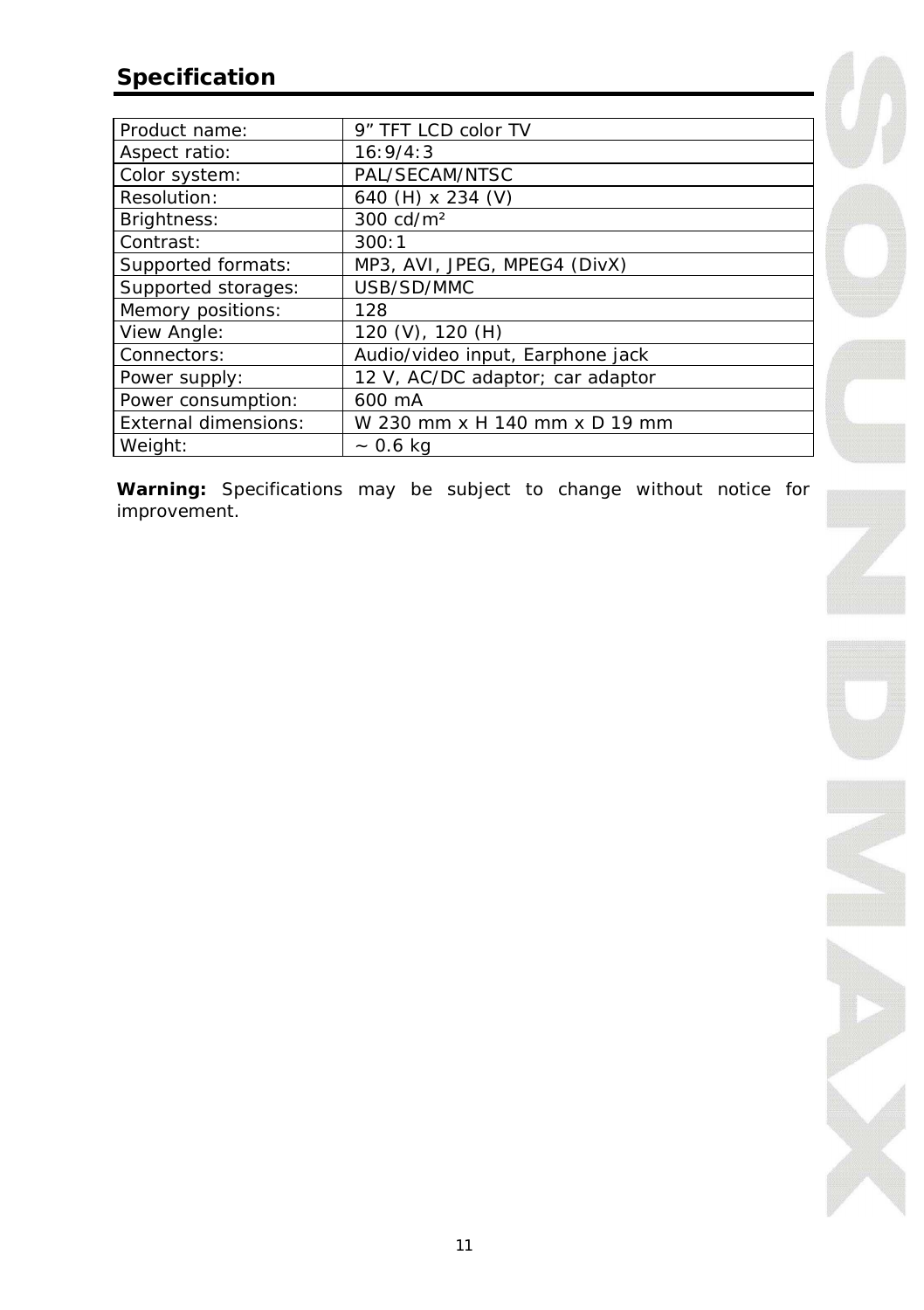#### Уважаемый покупатель!

Благодарим Вас за покупку нашего изделия. Чтобы понять, как правильно и безопасно пользоваться Вашей моделью изделия, рекомендуется тщательно изучить настоящее руководство перед подключением, регулировкой и эксплуатацией изделия. Сохраняйте руководство для использования в будущем.

### Содержание

| Подключение внешнего источника аудио-видео сигнала 16 |  |
|-------------------------------------------------------|--|
|                                                       |  |
|                                                       |  |
|                                                       |  |
|                                                       |  |
|                                                       |  |
|                                                       |  |
|                                                       |  |
|                                                       |  |
|                                                       |  |
|                                                       |  |
|                                                       |  |
|                                                       |  |
|                                                       |  |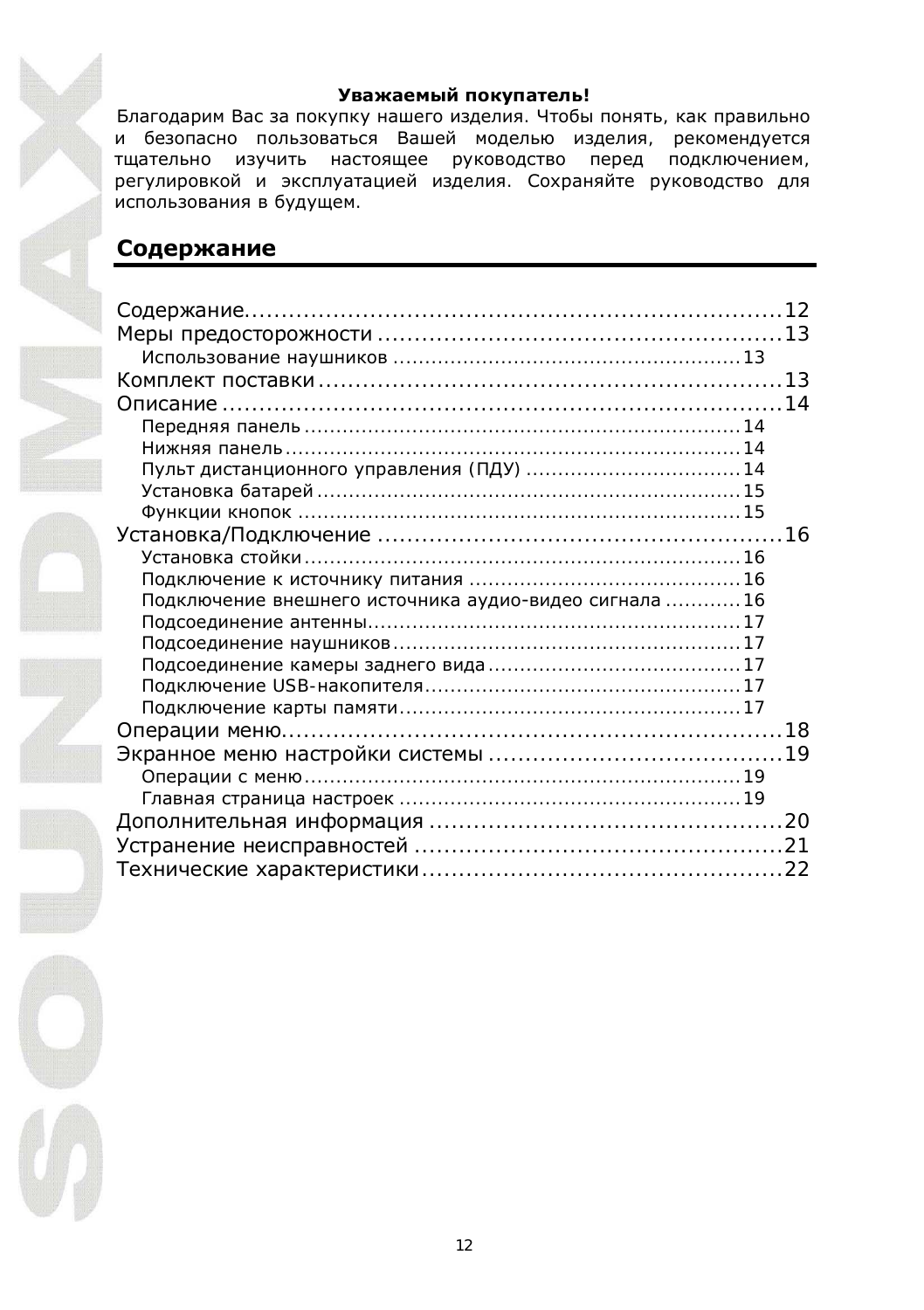### Меры предосторожности

- Не пытайтесь ремонтировать устройство самостоятельно. В случае неисправности сразу отключите телевизор, затем обратитесь в сервисный центр. Телевизор включает множество высокоточных компонентов. Устройство может быть повреждено или сломано во время самостоятельного ремонта.
- Не подвергайте телевизор воздействию влаги, пыли, дыма, прямых солнечных лучей или другим нежелательным для него условиям окружающей среды.
- Не используйте растворители или другие химические чистящие средства. Используйте мягкую салфетку, чтобы удалить пыль или загрязнения с телевизора.
- Не устанавливайте телевизор в местах со слишком высокой или слишком низкой температурой. Температура хранения телевизора от -20°С до +60°С. Диапазон рабочих температур составляет от 0°С до  $+40^\circ C$
- Используйте только сетевой адаптер и автомобильный адаптер, прилагающийся к телевизору.
- В целях безопасности отсоединяйте сетевой адаптер и автомобильный адаптер, если телевизор не используется.
- Не роняйте и не ударяйте телевизор.
- В целях собственной безопасности не смотрите и не включайте телевизор, когда Вы находитесь за рулем.
- В некоторых случаях смотреть и управлять телевизором за рулем автомобиля может быть противозаконно.
- На ЖК-дисплее может быть несколько ярких или темных точек. Это общее свойство всех дисплеев, использующих технологию активной матрицы. Эта характеристика не является неисправностью.

#### Использование наушников

- Не слушайте музыку в наушниках слишком громко, это может повредить Вам.
- При использовании наушников открытого типа уменьшите звук во избежание влияния посторонних шумов.
- Рекомендуется не прослушивать музыку через наушники непрерывно в течение долгого времени.

Примечание: SM-LCD915 представляет собой портативный Телевизионный приемник с функцией воспроизведения аудио, видео и фото файлов с носителей SD и USB. Максимальный поддерживаемый объем носителей составляет 8 Гб. Для удобства пользования, а также навигации по папкам и файлам устройство поддерживает русский язык.

### Комплект поставки

ЖК телевизор Марта и Аудио-видео кабель Aнтенна Переходник miniUSB-USB Подставка Руководство пользователя Адаптер питания сетевой Гарантийный талон Адаптер питания автомобильный Информация для потребителя

Наушники с солнатат Провод активации режима камеры Пульт дистанционного управления СД с образцами файлов и кодеком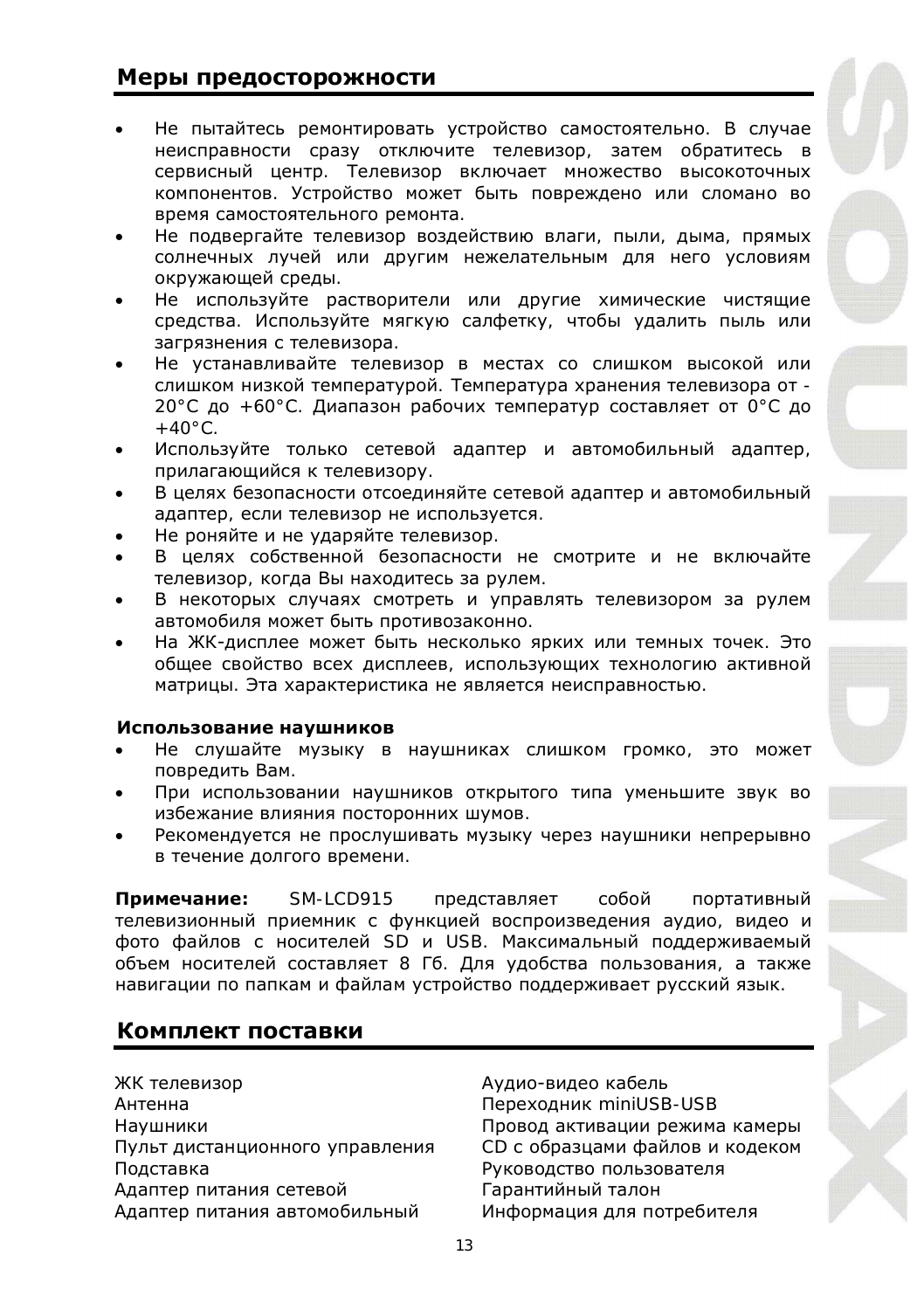### **Описание**

#### Передняя панель

- 1. ИК-сенсор
- $2$  KHONKH VOL + /VOL-
- 3. KHONKA MENU
- 4 KHOUKA POWER
- 5. KHONKA TV/AV
- 6. Кнопки CH+/CH-
- 7. Дисплей

#### Не показано на рисунке:

Вход для антенны (сзади)



 $\frac{1}{2}$ 

1

#### Нижняя панель

- 1. USB-nopt
- 2. Слот для карт SD/MMC
- 3. Разъем лля

управляющего провода камеры заднего вида

- 4. Аудио-видео вход
- 5. Разъем для наушников
- 6. Разъем питания

- Пульт дистанционного управления (ПДУ) 1. Кнопка MODE
- 2. KHONKA POWFR
- 3. KHONKA SETUP
- 4. Кнопки курсора/Кнопка ENTER
- 5. KHONKA PLAY/PAUSE
- 6. KHONKA RETURN
- 7. Кнопка 16:9/4:3
- 8. KHOUKA MUTE
- 9. KHONKA MENU
- 10. Кнопки с цифрами
- 11. Кнопка USB/SD
- 12. Кнопка REP
- 13. Кнопка STOP
- 14. KHONKU REWIND/F.FORWARD
- 15. KHONKU PREVIOUS/NEXT
- 16. Кнопки CH-/CH+
- 17.  $K$ нопки VOL-/VOL+
- 18. KHONKA PICTURE



 $\overline{\circ\circ\circ}$ 

 $3456$ 

 $\mathbb{U} \mathbb{U}$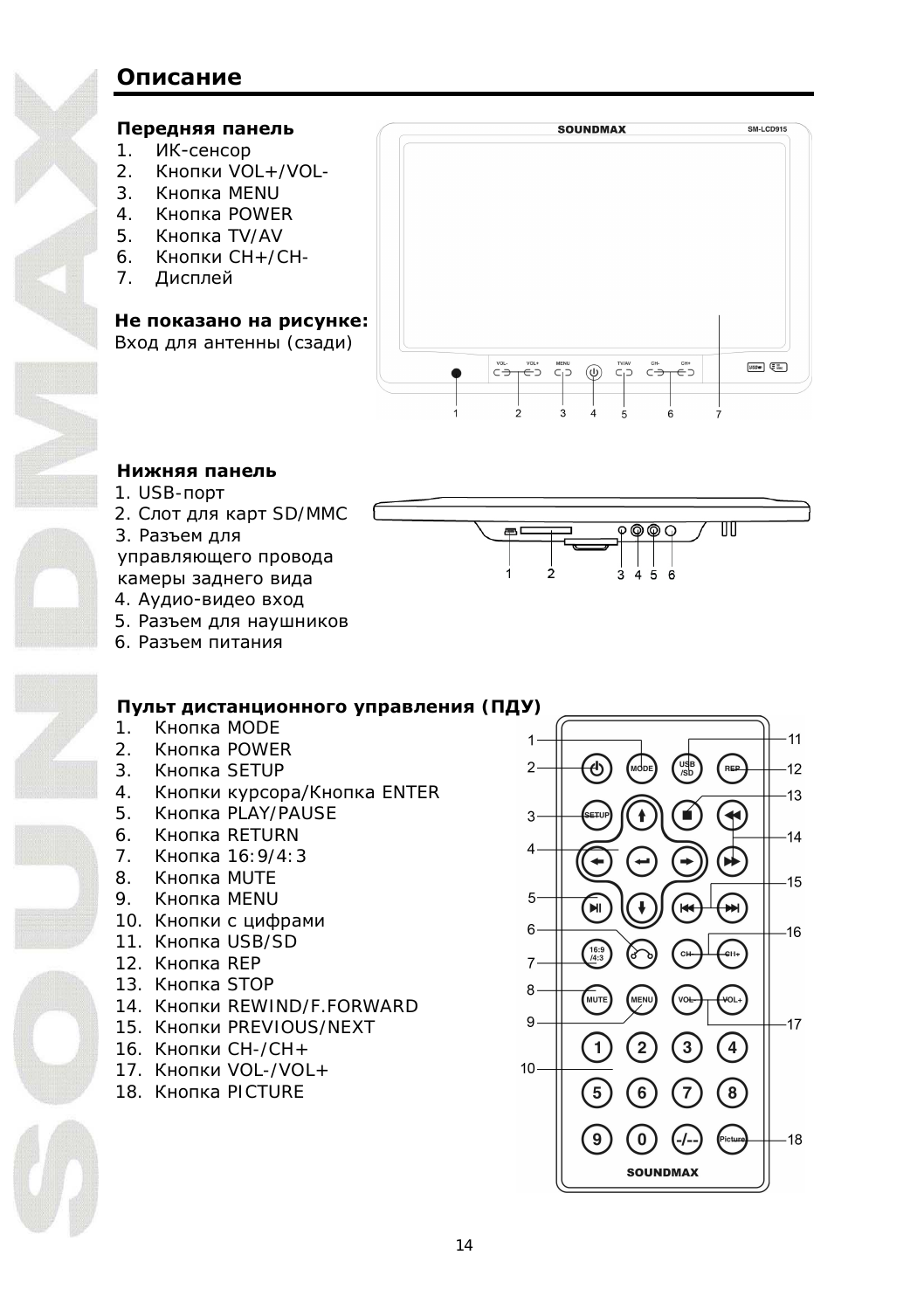#### Внимание

- 1. Направляйте ПДУ на ИК-сенсор на передней панели телевизора.
- 2. Не роняйте, не ударяйте, не разбирайте ПДУ и не допускайте попадания влаги внутрь ПДУ.
- 3. Не держите кнопки нажатыми слишком долго. Оптимальное время нажатия – 2 секунды.

#### **ǻșȚȈȕȖȊȒȈȉȈȚȈȘȍȑ**

Вставьте батареи как показано на рисунке выше, соблюдая правильную полярность  $(+)$  и  $(-)$ . Используйте одну батарейку типа Cr2025. Если ПДУ не работает даже вблизи устройства, замените батарейки. Не используйте перезаряжаемые батареи. Извлекайте батарейки из ПДУ, если он не будет использоваться долгое время.



#### **ФУНКЦИИ КНОПОК**

Кнопка POWER: Нажмите эту кнопку для включения/выключения питания. Kнопка MENU: Нажмите для отображения экранного меню.

Кнопка TV/AV: Нажимайте для переключения между источниками сигнала: TV/AV/SD/USB.

Кнопки VOL-/VOL+: Нажмите кнопку VOL- для уменьшения уровня громкости звука. Нажмите кнопку VOL+ для увеличения уровня громкости звука.

Кнопка MUTE: Нажмите для отключения звука. Нажмите ее повторно или НАЖМИТЕ КНОПКИ VOL+/VOL- ДЛЯ ВОЗОбНОВЛЕНИЯ ЗВУКА. ПРИ ОТКЛЮЧЕНИИ звука на дисплее отобразится соответствующий символ.

Кнопки СН-/СН+: Нажмите кнопку СН+ для выбора следующего канала. Нажмите кнопку СН- для выбора предыдущего канала.

Кнопки с цифрами: Если канал обозначается одной цифрой, просто нажмите соответствующую цифровую кнопку на ПДУ. Если канал обозначается двумя цифрами, нажмите сначала кнопку <-/--> (на экране отобразится «- -»), затем нажмите соответствующие кнопки с цифрами. Кнопка MODE: Нажмите, чтобы выбрать режим изображения.

Кнопка REP: При воспроизведении файла с носителя нажмите для выбора режима повторного воспроизведения.

Кнопка USB/SD: нажимайте для переключения между USB и картой памяти, если оба носителя подсоединены к устройству (по умолчанию будет воспроизводиться карта памяти).

Кнопки REWIND/F.FORWARD: При воспроизведении файла с носителя нажимайте для выбора скорости перемотки назад или вперед соответственно: X2=>X4=>X8=>X16=> X32=>нормальн.

Кнопка STOP: При воспроизведении файла с носителя нажмите, чтобы остановить воспроизведение.

Кнопка SETUP: Нажмите, чтобы войти в меню настройки.

Кнопка ENTER: Нажимайте для подтверждения выбора опции.

Кнопки PREVIOUS/NEXT: При воспроизведении файла с носителя нажимайте для перехода к следующему или предыдущему файлу.

Кнопка PLAY/PAUSE: При воспроизведении файла с носителя нажимайте. чтобы приостановить или возобновить воспроизведение.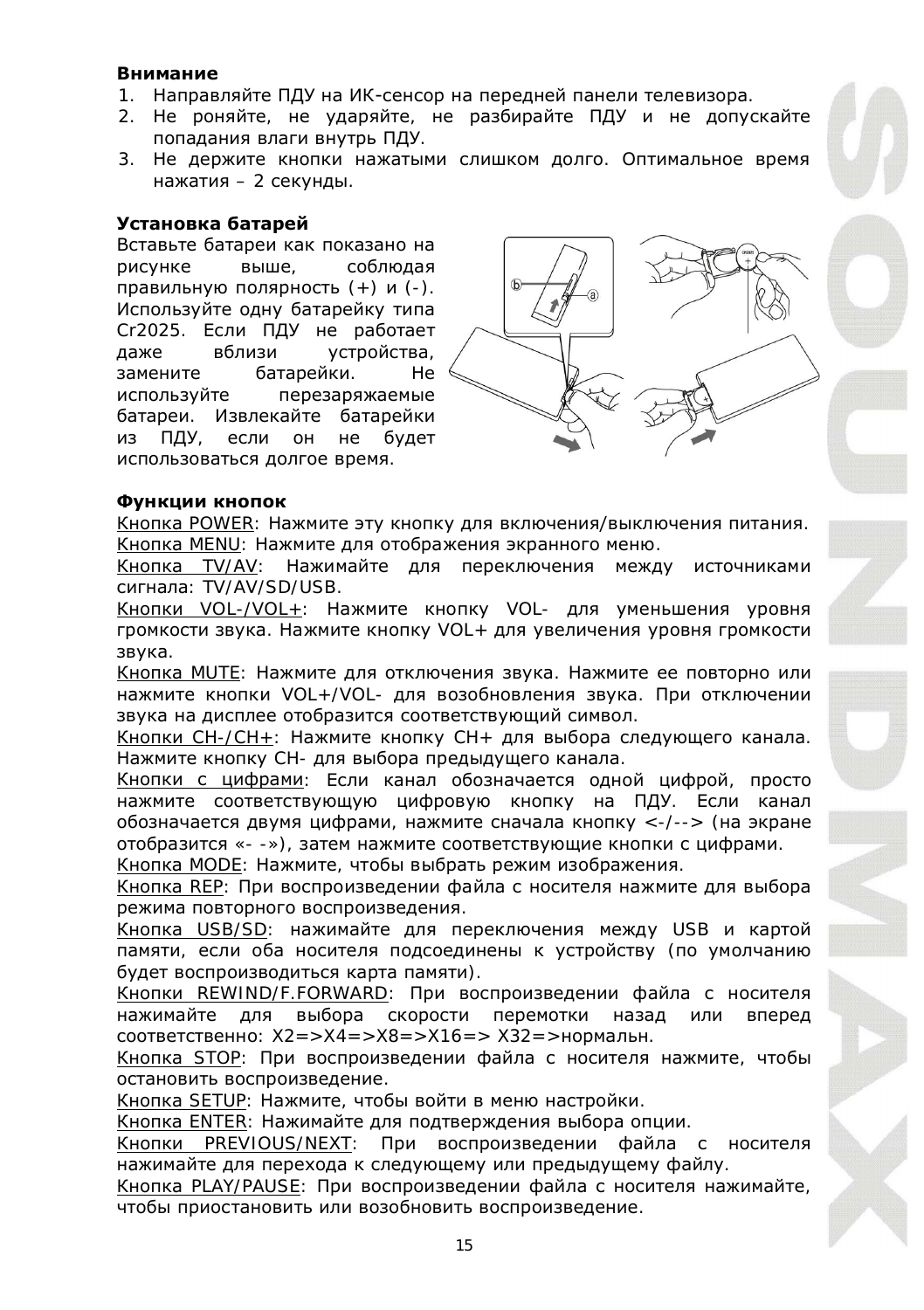KHODKA RETURN: При навигации по папкам и файлам нажмите для возврата к меню содержимого носителя.

Кнопка 16:9/4:3: Нажимайте для выбора формата изображения.

Кнопка PICTURE: Нажимайте для выбора режима изображения: Стандарт/Светлый/Мягкий/Яркий.

Кнопки курсора (ВПРАВО/ВЛЕВО/ВВЕРХ/ВНИЗ): нажимайте для навигации по экранному меню. При воспроизведении файла с изображением с USB или карты памяти нажимайте кнопку для вращения изображения.

### Установка / Подключение

#### Установка стойки

- Ослабьте металлическую гайку, расположенную спереди кронштейна, вращая пластмассовую гайку.
- Вставьте металлическую гайку кронштейна в прорезь на задней стороне устройства; передвиньте кронштейн на нужную высоту.
- Затяните пластмассовую гайку для прочной фиксации устройства.
- Отрегулируйте угол наклона устройства, вращая боковую гайку кронштейна.

#### Подключение к источнику питания

Подсоедините штекер сетевого адаптера или автомобильного адаптера ПИТАНИЯ, ВХОДЯЩИХ В КОМПЛЕКТ, К РАЗЪЕМУ ПИТАНИЯ, А ВИЛКУ ШТЕКЕРА К розетке или к прикуривателю соответственно.

При использовании устройства в помещении подключайте устройство к сети питания с помощью сетевого адаптера; при использовании в автомобиле используйте автомобильный адаптер питания. Нажмите КНОПКУ POWER, ЧТОбЫ ВКЛЮЧИТЬ УСТРОЙСТВО

#### Подключение внешнего источника аудио-видео сигнала

Выполните подсоединение с помощью аудио-видео кабеля, входящего комплект, как показано на рисунке ниже. После подсоединения переключите устройство в режим AV.

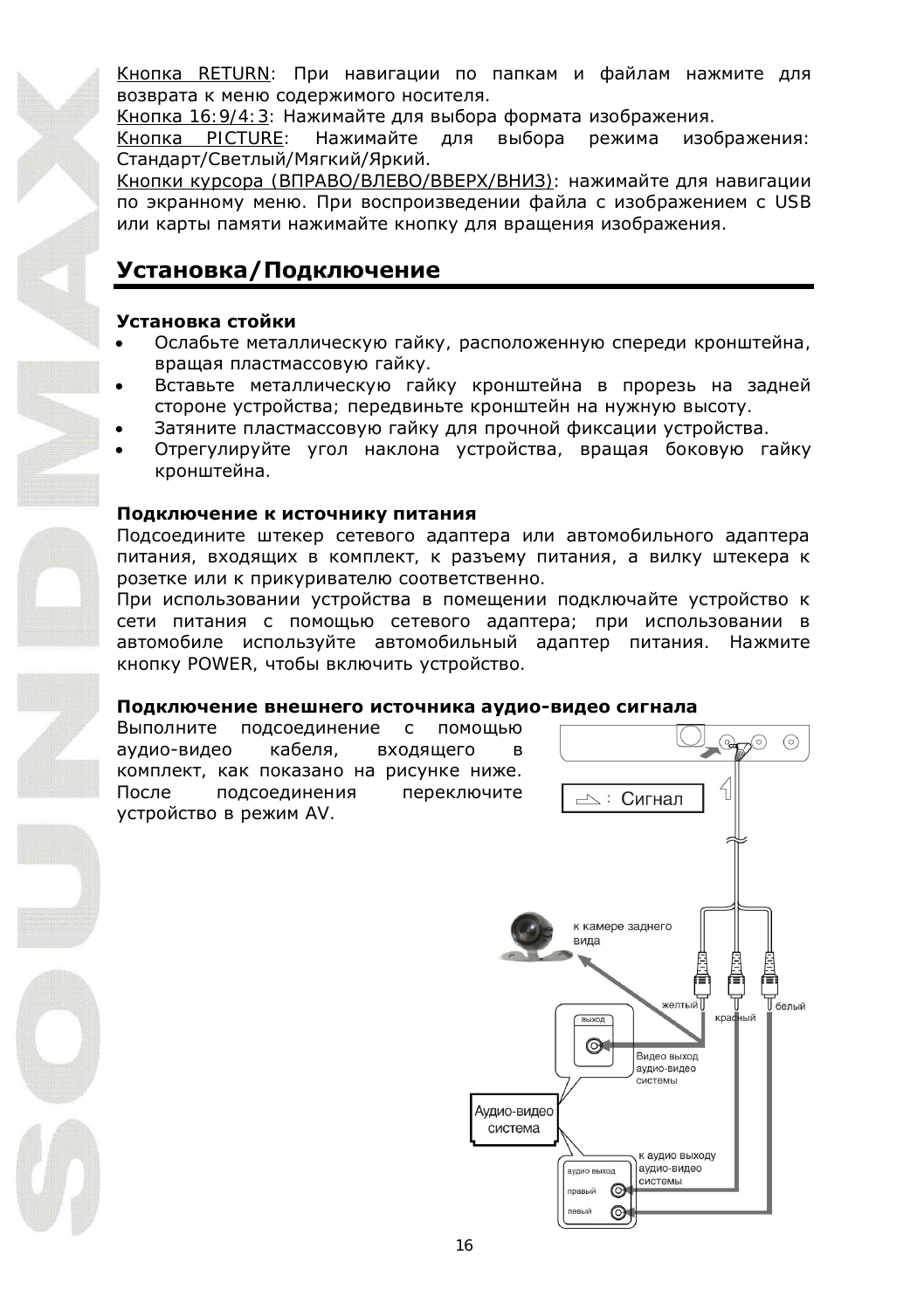#### Полсоелинение антенны

Вставьтеантенну в разъем для антенны, расположенный на задней панели устройства.

#### Подсоединение наушников

Подсоедините наушники к разъему для наушников. При использовании наушников звук через внешние динамики устройства воспроизводиться не будет.

#### Подсоединение камеры заднего вида

С помощью управляющего провода, входящего в комплект, можно управлять переключением устройства в режим отображения картинки от камеры заднего вида. Возможно использование сигнала от лампы заднего хода, +12В. При движении задним ходом устройство автоматически переключится в режим AV. Если к устройству подключена камера заднего вида, дисплей устройства будет показывать изображение с камеры.

#### Подключение USB-накопителя

С помощью переходника Mini USB-USB подсоедините USB накопитель к USB слоту устройства. На дисплее отобразится меню содержимого накопителя, в котором с помощью кнопок курсора Вы можете выбирать папки и файлы для воспроизведения. Для отсоединения накопителя просто извлеките переходник из слота.

#### Подключение карты памяти

Вставьте карты памяти SD/MMC в слот на нижней панели устройства (соблюдайте правильное расположение карты). На дисплее отобразится меню содержимого накопителя, в котором с помощью кнопок курсора Вы можете выбирать папки и файлы для воспроизведения. Для отсоединения карты памяти просто извлеките ее из слота.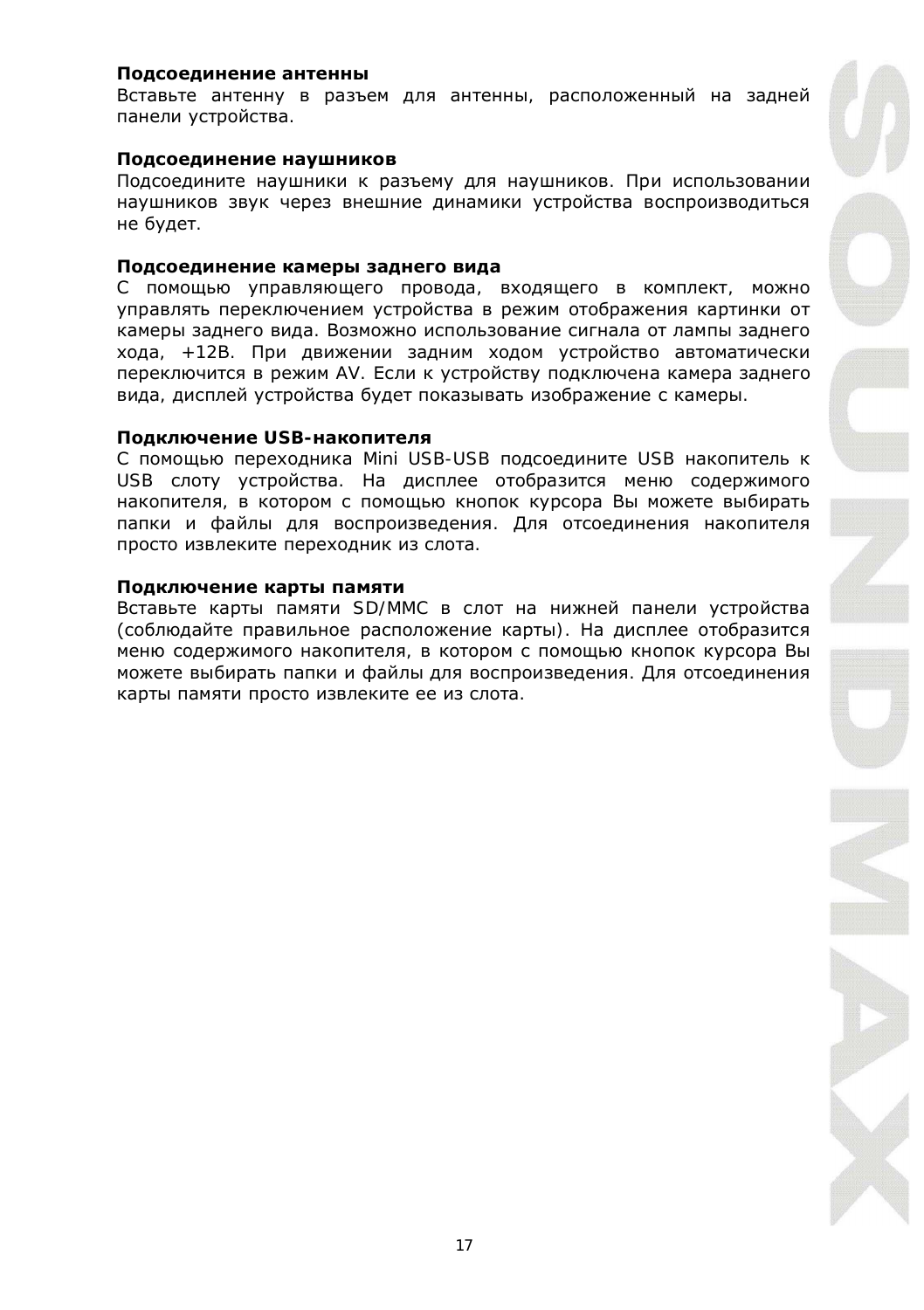### **Операции меню**

#### Режим AV/Режим USB

Нажимайте кнопку MENU, чтобы перейти к меню настройки изображения, аудио, настроек, системы или часов.

Нажимайте кнопки СН+/СН-, чтобы выбрать параметр для настройки; с помощью кнопок VOL+/VOL- настройте параметр.



#### Примечания:

Изображение: Яркость, Контраст, Цветность - настройка соответствующего параметра изображения.

Аудио: **Громкость** – регулирование уровня громкости звука.

Настройка: Сигнал – выбор режима AV/TV/SD/USB; Таймер сна – выбор интервала времени (в минутах) до автоматического отключения țșȚȘȖȑșȚȊȈ; - ȗȖȊȖȘȖȚ ȐȏȖȉȘȈȎȍȕȐȧ ȗȖ ȊȍȘȚȐȒȈȓȐ; **ȇȏȣȒ** – ȊȣȉȖȘ языка экранного меню; Формат ТВ – изменение размера экрана.

#### ǸȍȎȐȔ TV

Нажимайте кнопку MENU, чтобы перейти к меню настройки изображения, аудио, настроек, системы или часов.

Нажимайте кнопки СН+/СН-, чтобы выбрать параметр для настройки; с помощью кнопок VOL+/VOL- настройте парамето.

| ИЗОБРАЖЕНИЕ                             | АУДИО                                                                                 | <b>НАСТРОЙКА</b>                                 |
|-----------------------------------------|---------------------------------------------------------------------------------------|--------------------------------------------------|
| ЯРКОСТЬ<br><b>KOHTPACT</b><br>ЦВЕТНОСТЬ | ГРОМКОСТЬ                                                                             | СИГНАЛ<br>ТАЙМЕР СНА<br>ЯЗЫК<br><b>OOPMAT TB</b> |
|                                         | <b>УСТАНОВКИ</b>                                                                      |                                                  |
|                                         | <b>АВТОПОИСК</b><br>РУЧН. ПОИСК<br><b>CUCTEMA TB</b><br>3BYK<br>ПОДСТРОЙКА<br>ПРОПУСК |                                                  |
| Примечания:                             |                                                                                       |                                                  |

TV: Автопоиск – автоматический поиск каналов; Ручной поиск – поиск каналов вручную; Система ТВ - выбор системы цветности; Звук - выбор системы звука; **Подстройка** – точная настройка частоты; **Пропуск** – определение канала, который будет пропускаться при последовательном выборе каналов.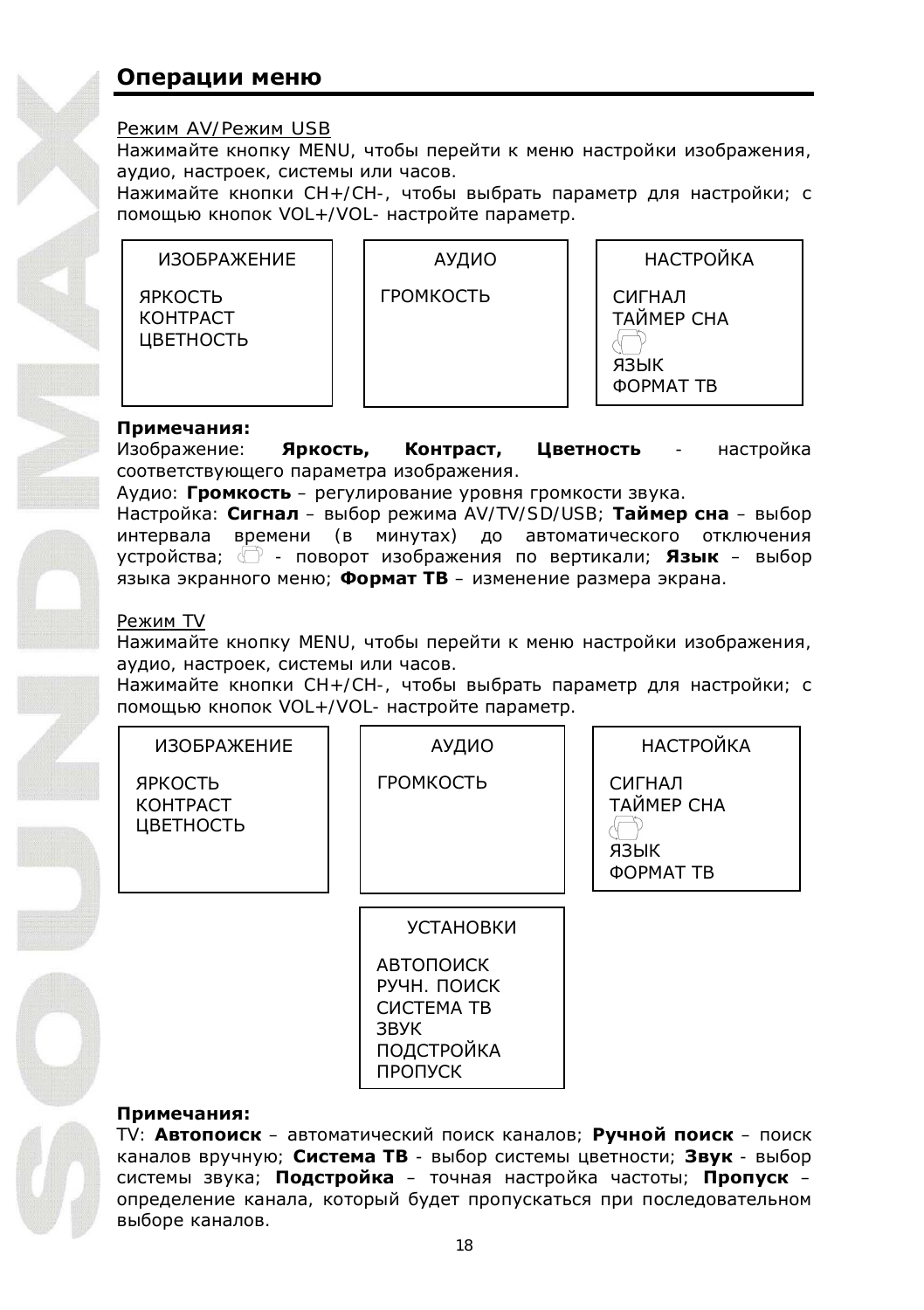### **Экранное меню настройки системы**

#### Операции с меню

При воспроизведении файла с USB-накопителя/карты памяти SD[/MMC](http://www.abbyy.com/buy) нажмите кнопку SETUP для вызова меню настроек.

Нажимайте кнопки курсора ВВЕРХ/ВНИЗ для перехода к списку параметров и выбора нужного параметра. Нажмите кнопку курсора ВПРАВО для перехода к списку опций для каждого параметра. Выберите нужную опцию кнопками ВВЕРХ/ВНИЗ. Нажмите кнопку ENTER для подтверждения выбора. Нажимайте кнопку курсора ВПРАВО для возврата к списку параметров. Для выхода из меню нажмите кнопку SETUP.

#### Главная страница настроек

• ТВ экран

Норм/LB: Широкоэкранное изображение воспроизводится на всем экране, но часть его обрезается.

Широкий: Широкоэкранное изображение воспроизводится так, что сверху и снизу появляются черные полосы.

Сжатие: Используйте этот режим, если вы хотите, чтобы изображение было сжато.

Изображение

Главная страница настроек

ТВ экран Изображение Язык меню Аудио Субтитры По умолчанию

Вы можете отрегулировать четкость изображения (3 уровня: высокий/ средний/низкий), яркость, контрастность, гамму (4 уровня: высокий/ средний/низкий/никакой), цветовой тон и насыщенность.

Язык меню

Выбор языка экранного меню.

Aудио

Выбор языка аудиотрека (если файл содержит аудиотреки на разных языках).

Субтитры

Выбор языка субтитров (если файл содержит субтитры на разных языках).

По умолчанию

Возврат к заводским настройкам. Язык по умолчанию – английский.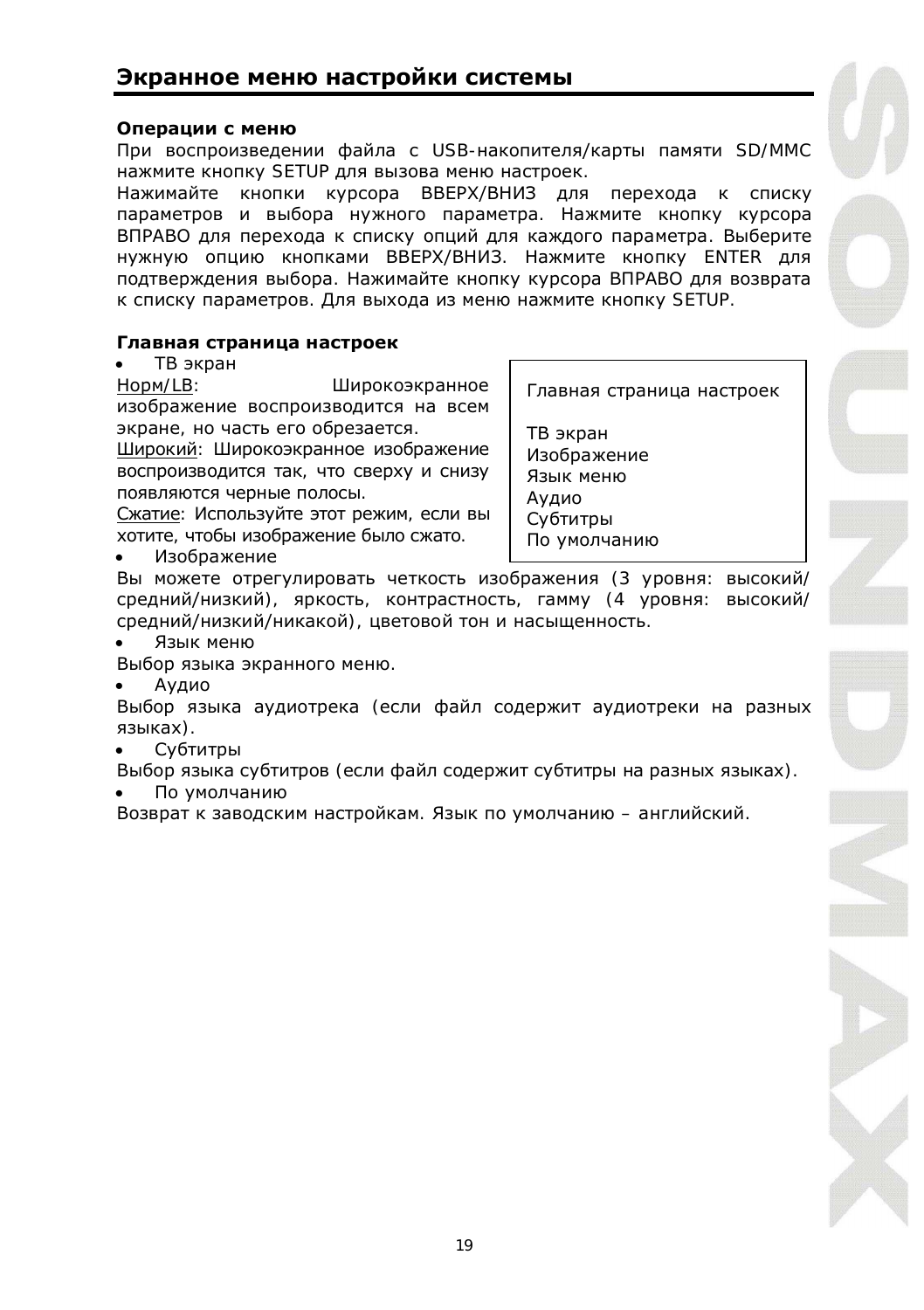### Дополнительная информация

- В комплекте имеется диск с образцами файлов, которые устройство способно отображать и воспроизводить (папки Video, Audio, Pic[ture\).](http://www.abbyy.com/buy) Кроме того, в папке VIDEO CONVERSION находится типичная программа для перекодирования различных видео файлов в формат, поддерживаемый устройством. Правила установки программы стандартные для компьютеров, работающих под операционной системой Windows.
- При перекодировании видео файлов, следует выполнить следующее обязательное условие: имена папок и файлов не должны содержать русских букв. Например, если даже путь к файлу будет содержать кириллицу, то кодирование будет невозможным :C\My Documents\ 2009\Фильмы\Honeymoon. Впоследствии, после перекодирования файла в формат, поддерживаемый устройством, можно изменить название на русскоязычное, которое устройство отобразит корректно.
- Общая длина в названии папок и файлов не превышает 15 знаков.
- Для фото файлов: устройство при демонстрации снимков автоматически будет подгонять размер и формат фото файла под собственный размер (16:9). При этом возможно, что снимок не будет занимать всю плошадь экрана.
- Устройство обладает функцией памяти последнего состояния для аудио и видео файлов, при воспроизведении носителей SD или USB. При смене режимов работы (например, видео файл, затем ТВ и возвращении к просмотру видео файла) устройство начнет воспроизведение с того момента, когда было сделано переключение. Функция последнего состояния будет работать только при включенном устройстве. Если устройство выключить даже кратковременно, (например, запуск автомобиля), то воспроизведение SD или USB начнется сначала.
- Производитель гарантирует нормальное воспроизведение только лицензионных дисков. Воспроизведение некоторых AVI-файлов может ОКАЗАТЬСЯ НЕВОЗМОЖНЫМ В ЗАВИСИМОСТИ ОТ ИХ КОНФИГУРАЦИИ И параметров, а также условий записи. Видеофайлы с расширением AVI объемом более 2 Гб могут воспроизводиться устройством не полностью.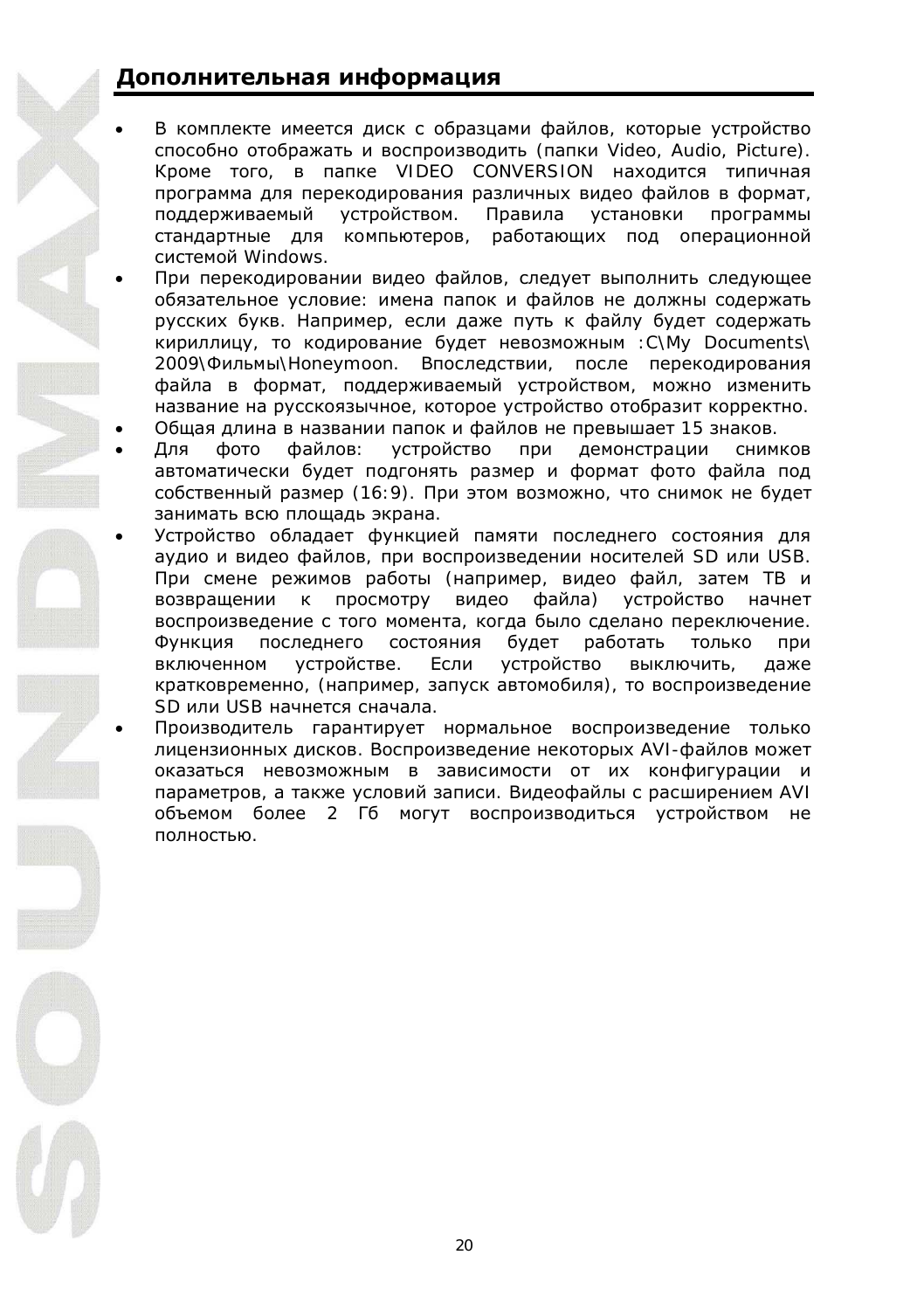### Устранение неисправностей

Следующие проблемы не указывают на неисправность телевизора. Перед обращением в сервис выполните рекомендуемые ниже процедуры.

| Неисправность   | Возможные причины неисправности                   |
|-----------------|---------------------------------------------------|
| Нет             | Сетевой адаптер или автомобильный адаптер         |
| изображения и   | неправильно подключен. Отключено питание. Режим   |
| звука           | TV/AV выбран неправильно.                         |
| Нет             | Проверьте, правильно ли выбраны каналы. Заново    |
| изображения     | выполните автоматическую настройку каналов.       |
| Нет звука       | Проверьте, не выключен ли звук, правильно ли      |
|                 | выбрана система звука, не подключены ли           |
|                 | наушники. Возможен плохой прием сигнала или       |
|                 | включена функция приглушения звука. Система       |
|                 | звука настроена неправильно.                      |
| Плохой прием    | Правильно ли настроена антенна и настроен ли      |
|                 | канал правильно.                                  |
| Темное          | Проверьте настройки яркости и контрастности.      |
| изображение     | Возможно плохое освещение. Слабый сигнал.         |
| Размытое        | Проверьте расположение антенны. Помехи в виде     |
| изображение     | «снега» могут быть вызваны электрической          |
| или             | интерференцией от моторов автомобилей, поездов,   |
| изображение с   | линий высокого напряжения или неоновых            |
| помехами.       | подсветок.                                        |
| Нет цвета       | Проверьте настройки цветности, правильно ли       |
|                 | выбрана система цветности.                        |
| ПДУ не работает | Проверьте, на разряжены ли батарейки, не попадает |
|                 | ли на сенсор ПДУ солнечный свет.                  |